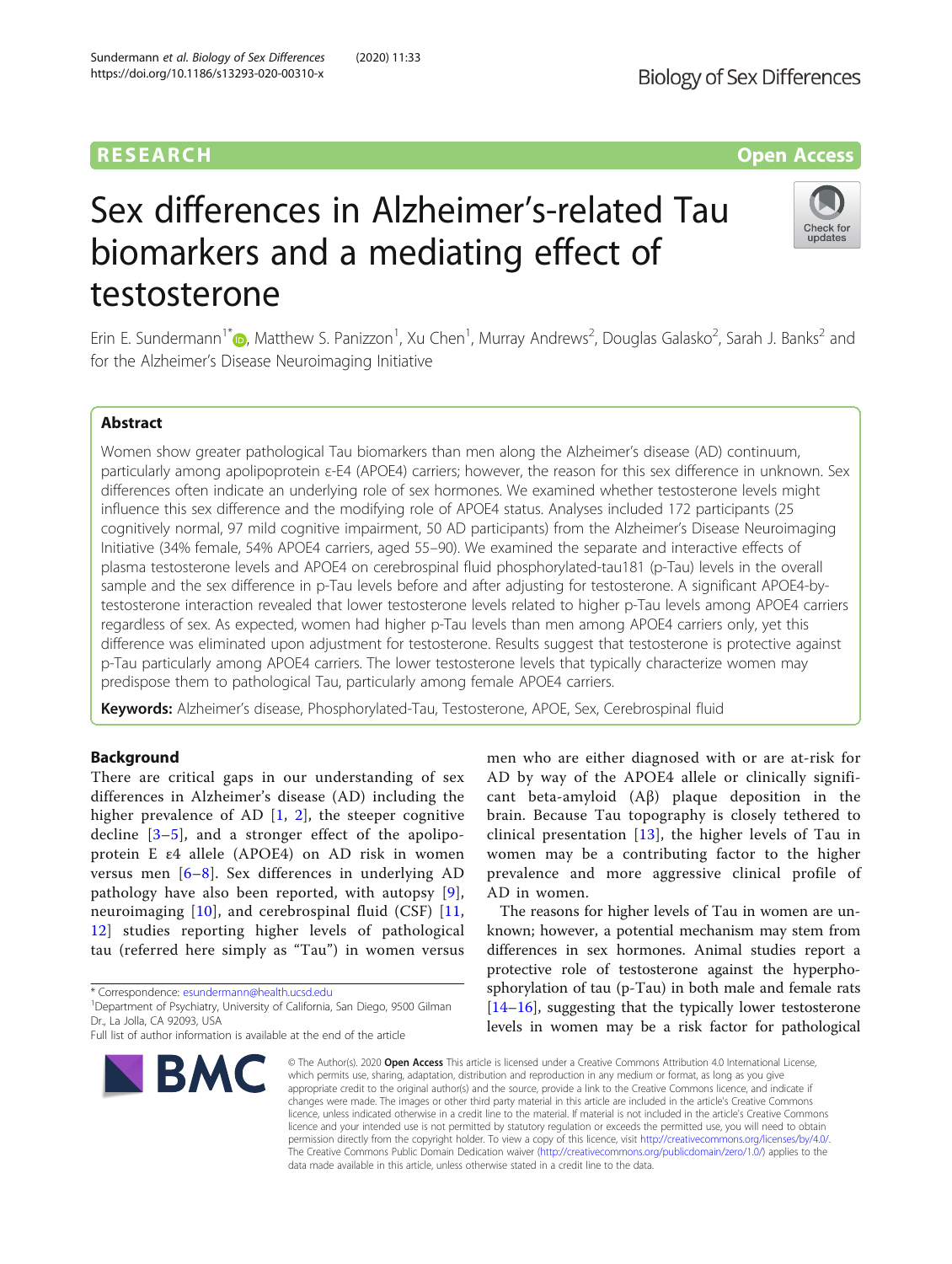Tau. In women, circulating estradiol levels experience a substantial decline during menopause, whereas postmenopausal women continue to demonstrate a range of circulating testosterone levels that continue to be lower than levels in men [\[17\]](#page-8-0). Despite this sex difference in hormone levels, most studies examining links between testosterone and AD-related outcomes have been solely in men [[18](#page-8-0)–[23](#page-8-0)], and the link between testosterone and Tau has been minimally examined in humans.

Despite some inconsistencies [[24](#page-8-0), [25](#page-8-0)], a wealth of evidence indicates an association between low testosterone levels, poorer cognitive function [[26](#page-8-0)–[30\]](#page-8-0), and greater odds or risk for AD [[18](#page-8-0), [20](#page-8-0)–[23,](#page-8-0) [31,](#page-8-0) [32](#page-8-0)], with these associations more clearly defined in men [[18,](#page-8-0) [20](#page-8-0)–[23,](#page-8-0) [26](#page-8-0)–[29](#page-8-0), [31](#page-8-0), [32](#page-8-0)] than in women [[26](#page-8-0), [27](#page-8-0)]. Suggestive of a more causative than consequential role for testosterone on AD-related outcomes, longitudinal studies have shown that low free and/or total testosterone levels precede development of AD dementia [\[23\]](#page-8-0) and cognitive dysfunction on measures of global cognition [\[26](#page-8-0), [29\]](#page-8-0) and episodic memory [[29](#page-8-0)]. Furthermore, exogenous testosterone supplementation led to improved performance over time in a range of cognitive domains including global cognition [\[19,](#page-8-0) [33\]](#page-8-0), psychomotor speed [[33](#page-8-0)], executive function [[33](#page-8-0)], and spatial and verbal memory [[34](#page-8-0), [35\]](#page-8-0), although not always [\[36\]](#page-9-0).

Animal and human studies demonstrate that the effects of testosterone may depend on APOE genotype. The APOE4 allele is associated with lower testosterone levels in men [\[31\]](#page-8-0), and with downregulation of androgen receptors in mice, resulting in reduced binding of testosterone [[37\]](#page-9-0). Experimental manipulations of testosterone levels in male and female mouse models relate to changes in cognitive function more so among APOE4 carriers than APOE3 carriers [[37,](#page-9-0) [38\]](#page-9-0), suggesting that APOE4 carriers are more sensitive to the effects of testosterone on the brain. In humans, the direction of the APOE4 by testosterone interaction is less consistent, whereby Panizzon et al. found that low testosterone levels in men related to smaller hippocampal volumes and poorer episodic memory among APOE4 carriers only [\[39](#page-9-0), [40](#page-9-0)], whereas Hogervorst et al. found that low testosterone levels related to a greater likelihood of an AD diagnosis among APOE4 non-carriers only [\[31\]](#page-8-0). The APOE4 by testosterone interaction has yet to be examined either in women or in relation to hallmark AD pathologies.

In the Alzheimer's Disease Neuroimaging Initiative (ADNI), we aimed to replicate previous findings of greater pathological Tau biomarkers in women versus men at-risk for AD by way of the APOE4 allele, and to extend these findings by testing the hypothesis that testosterone may contribute to this sex difference. To this end, we examined the relationship of circulating total and free testosterone levels and their interaction with APOE4 with CSF levels of p-Tau across and within sex while adjusting for amyloid-β (Aβ) biomarkers and other covariates. Furthermore, we determined whether lower testosterone levels in women partially account for their higher p-Tau levels. Extrapolating from animal studies, we hypothesized that lower testosterone levels would relate to higher p-Tau levels across sex and more so among APOE4 carriers versus non-carriers. Furthermore, we hypothesized that the higher p-Tau levels in female versus male APOE4 carriers will diminish upon adjustment for testosterone. Because of a previously reported link between testosterone and Aβ pathology in a rodent model [[14](#page-8-0)] and evidence of an effect of  $\mathbf{A}\beta$  on Tau development [[41](#page-9-0)], we also examined whether testosterone and Tau associations were independent of CSF Aβ levels.

# Methods

## Participants and data source

Data were extracted from ADNI, a publically accessible dataset available at adni.loni.usc.edu. ADNI is a longitudinal, multi-site, cohort study that began in 2003 as a public-private partnership. Information about ADNI can be found at [www.adni-info.org.](http://www.adni-info.org) The primary goal of ADNI is to test whether neuroimaging measures and other biological and clinical markers can be combined to measure the progression of MCI and early AD. ADNI study visits involve neuroimaging, neuropsychological, and clinical and biomarker assessments. The general enrollment inclusion/exclusion criteria for ADNI have been described elsewhere [\[42\]](#page-9-0). This specific study was limited to ADNI1 participants with CSF p-Tau levels, as determined by the Roche Elecsys assay, and plasma testosterone levels from their baseline visit. The current sample consisted of 172 participants (113 men and 59 women) aged 55–90 years including 25 (15%) cognitively normal, 97 (56%) MCI, and 50 (29%) AD dementia individuals.

# Fluid biomarkers

Plasma levels of total testosterone and sex hormone binding globulin (SHBG) were measured on the Luminex xMAP platform by Biomarkers Consortium Plasma Proteomics Project Rules-Based Medicine multiplex (<http://www.rulesbasedmedicine.com>) as part of a panel of 190 analytes related to a diverse array of human disease. A Box-Cox transformation was applied to raw assay values to normalize the distribution. Detail of assay methods and normalization procedures are described in "Biomarkers Consortium Plasma Proteomics Data Primer 02Aug2013 Final.pdf" and available for download at [http://adni.loni.usc.edu/data-samples/access-data/.](http://adni.loni.usc.edu/data-samples/access-data/) We utilized CSF concentrations of p-Tau (pg/mL), phosphorylated at threonine 181, and Aβ as determined by the Roche Elecsys assay (Roche, Basel, Switzerland). Detailed methods and quality control procedures for p-Tau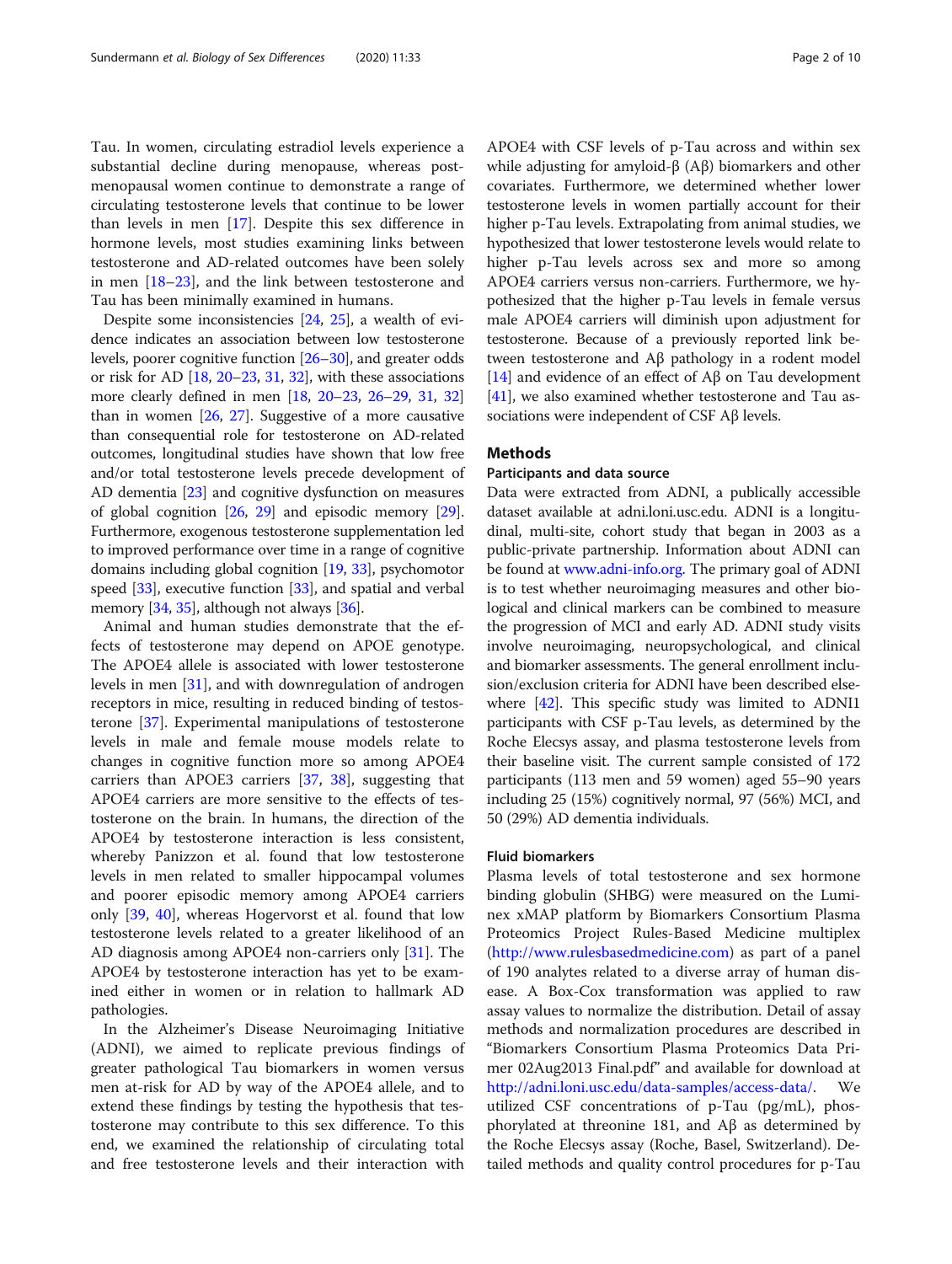measures can be found at <http://adni.loni.ucla.edu>. Increased CSF p-tau<sub>181</sub> levels occur in AD but not in other neurodegenerative disorders. SHBG is a protein that binds testosterone rendering it biologically unavailable. Thus, SHBG levels were used to measure levels of bound versus unbound or free testosterone using the following formula: total testosterone/SHBG  $\times$  100. All analyses were repeated substituting free for total testosterone levels to determine whether results were driven by bioavailable testosterone.

## Statistical analyses

Continuous variables that were not normally distributed were transformed via log- or Box-Cox transformations to improve normality. Sample characteristics by sex and APOE4 status were assessed using independent  $t$  tests for continuous variables and chi-square tests for categorical variables. First, we used linear regression to examine the separate and interactive effects of sex and APOE4 status on p-Tau levels while adjusting for age, education, and cardiovascular risk factors available in ADNI (i.e., body mass index [BMI] and self-reported history of cardiovascular events). Men were compared to women (reference group) and APOE4 carriers to APOE4 non-carriers (reference group). Next, we used linear regression to examine the effect of testosterone and its interaction with APOE4 status on p-Tau levels in the overall sample and within sex. In addition to the previously mentioned covariates, we adjusted for sex in analyses in the overall sample. Significant interactions were probed via analyses stratified by APOE4 status. Next, stepwise linear regressions were conducted in the overall sample to examine sex differences in p-Tau levels after adding testosterone (step 2) to the initial model that adjusted for age, education, and cardiovascular risk factors (step 1). Analyses were compared before and after covarying for  $A\beta_{1-42}$  levels in order to determine the specificity of findings to p-Tau.

#### Results

Among 172 participants, there were 79 APOE4 noncarriers (25 women and 54 men) and 93 APOE4 carriers (34 women and 59 men). The sample was 97% White, with a mean age of 75, and mean years of education of 15. In the overall sample, APOE4 carriers were younger, showed poorer global cognition (lower mean MMSE score), had higher p-Tau levels, were less likely to be cognitively normal, and more likely to be AD dementia patients compared to non-carriers ( $ps < .05$ ; Table [1](#page-3-0)). Mean testosterone level was lower in APOE4 carriers versus non-carriers, although not significantly ( $p = .09$ ). When comparing men and women by APOE4 status, female APOE4 carriers were significantly younger than male APOE4 carriers ( $p = .002$ ). As expected, mean total and free testosterone levels were lower in women than in men

regardless of APOE4 status ( $ps < .001$ ). In replication of previous findings, p-Tau levels were higher in women versus men but only among APOE4 carriers ( $p = .001$ ).

## Sex differences in p-Tau by APOE4 status

In line with hypotheses and our unadjusted analyses (Table [1](#page-3-0)), a significant sex by APOE4 interaction on p-Tau levels (B = − 5.76, β = − 0.24, standard error [SD] = 2.96, p = .05) when adjusting for covariates (i.e., age, education, and cardiovascular risk factors) indicated higher p-Tau levels in women versus men among APOE4 carriers only  $(B = -$ 11.16, β = -0.31, SD = 3.85,  $p = .005$ ). Analyses stratified by APOE4 status actually revealed an opposing sex difference among non-carriers, whereby p-Tau levels were higher in men versus women, although not significantly  $(B = 6.09)$ ,  $β = 0.22$ , SD = 3.22,  $p = .06$ ; Fig. [1](#page-4-0)).

# Relationship between testosterone and p-Tau by APOE4 status

In the overall sample, there was a significant relationship between lower total testosterone levels and higher CSF p-Tau levels  $(B = -13.26, \beta = -.39, p = .002; Fig. 2)$  $(B = -13.26, \beta = -.39, p = .002; Fig. 2)$  $(B = -13.26, \beta = -.39, p = .002; Fig. 2)$ , but, more importantly, there was a significant total testosterone X APOE4 status interaction on p-Tau levels ( $B = -17.78$ , β  $= -0.40$ , SD = 4.9,  $p < .001$ ). Analyses stratified by APOE4 status revealed that lower total testosterone levels were associated with higher p-Tau among APOE4 carriers ( $B = -$ 17.36, β = -0.50, SE = 5.41,  $p = .002$ ) but not non-carriers  $(B = -4.45, \beta = -0.15, SE = 6.4, p = .49)$ . Results in the overall and the APOE4-stratified analyses were unchanged when substituting free for total testosterone and when including Aβ levels as a covariate in the model.

In sex-stratified analyses, the range of total testosterone levels were lower in women (range =  $-1.2-0.2$ , median =  $-$ 0.28) versus men (range − 0.6–0.7, median = 0.5), although overlapping. Within the distribution of lower testosterone levels in women (*B* = −13.83, β = −0.27, *SE* = 5.88, *p* = .02) and the distribution of higher levels in men ( $B = -15.85$ ,  $\beta =$  $-0.24$ , SE = 6.32,  $p = .01$ ), there was a negative association between testosterone and p-Tau levels suggestive of a continuous, linear relationship (Fig. [3](#page-6-0)). These associations occurred regardless of APOE4 status as indicated by nonsignificant testosterone by APOE4 interactions in women (B  $= -12.55, \beta = -.23, SE = 13.13, p = .34$  or men  $(B = 10.19,$  $β = 0.20$ , SE = 13.66,  $p = .46$ ). However, the testosterone by APOE4 interaction on p-Tau in the overall sample appeared to be mostly driven by women in that the testosterone and p-Tau relationship was marginally significant among female APOE4 carriers ( $B = -18.06$ ,  $β = -0.34$ , SE = 8.89,  $p = .05$ ) but not among female non-carriers ( $B = -0.27$ , β = -0.01,  $SE = 5.1, p = .96; Fig. 3$ . In contrast, the testosterone and p-Tau relationship was a trend in both male APOE4 carriers  $(B = -13.38, \beta = -0.26, SE = 6.75, p = .053)$  and noncarriers (*B* = − 24.24, β = − 0.26, SE = 13.78, *p* = .08), Despite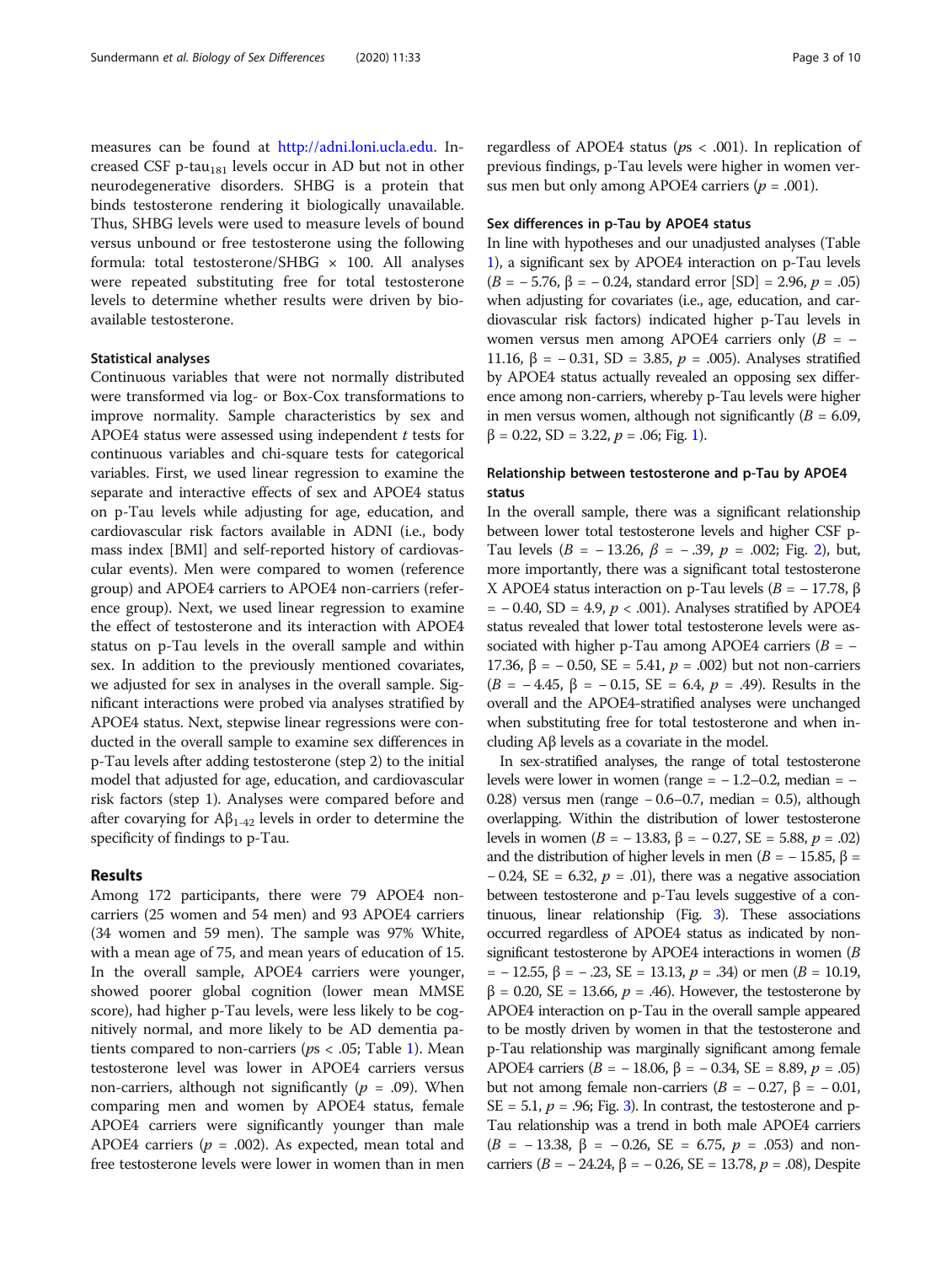|                                                                    | APOE4- $(n$ APOE4+ $(n)$<br>$= 79$ | $= 93$           | $p$ value<br>(effect size) <sup>a</sup> | APOE4-                        |                          |                                       | APOE4+            |                   |                                         |
|--------------------------------------------------------------------|------------------------------------|------------------|-----------------------------------------|-------------------------------|--------------------------|---------------------------------------|-------------------|-------------------|-----------------------------------------|
|                                                                    |                                    |                  |                                         | Women n<br>$= 25$             | Men $n =$<br>54          | p value<br>(effect size) <sup>a</sup> | Women n<br>$= 34$ | Men $n$<br>$= 59$ | $p$ value<br>(effect size) <sup>a</sup> |
| Age, Mean (SD)                                                     | 76.6 (7.2)                         | 74.0 (6.7)       | .02(.37)                                | 77.0 (6.3)                    | 76.4(7.7)                | .74                                   | 71.3(7.4)         | 75.6<br>(5.7)     | .002(.65)                               |
| Years of education, Mean (SD)                                      | 15.9(3.0)                          | 15.3(3.2)        | .20                                     | 15.7(2.7)                     | 16.0 (3.1) .64           |                                       | 14.7(2.9)         | 15.6<br>(3.4)     | .17                                     |
| White, $n$ (%)                                                     | 76 (96.2%)                         | 91 (97.8%)       | .54                                     | 25 (100%)                     | 51<br>$(94.4\%)$         | .49                                   | 32<br>$(94.1\%)$  | 59<br>$(100\%)$   | .06                                     |
| Cognitive status                                                   |                                    |                  | < .001 (.40)                            |                               |                          | .26                                   |                   |                   | .65                                     |
| Cognitively normal, n (%)                                          | 22 (27.8%)                         | $3(3.2\%)$       |                                         | 10 <sup>°</sup><br>$(40.0\%)$ | 12<br>(22.2%)            |                                       | $1(2.9\%)$        | $2(3.4\%)$        |                                         |
| $MCI, n$ (%)                                                       | 45 (57.0%)                         | 52 (55.9%)       |                                         | 12<br>$(48.0\%)$              | 33<br>$(61.1\%)$         |                                       | 17<br>$(50.0\%)$  | 35<br>(59.3%)     |                                         |
| AD dementia, n (%)                                                 | 12 (15.2%)                         | 38 (40.9%)       |                                         | 3 (12.0%)                     | $\mathcal{Q}$<br>(16.7%) |                                       | 16<br>$(47.1\%)$  | 22<br>(37.3%)     |                                         |
| Global cognition (MMSE), Mean<br>(SD)                              | 27.1(2.2)                          | 25.8(2.5)        | < .001 (.55)                            | 27.6(2.2)                     | 26.9(2.2)                | .15                                   | 25.6(2.5)         | 25.9<br>(2.5)     | .56                                     |
| BMI, Mean (SD)                                                     | 26.5 (4.0)                         | 25.8(3.7)        | .28                                     | 25.7 (4.9)                    | 26.8(3.5)                | .24                                   | 25.5 (4.0)        | 26.0<br>(3.6)     | .55                                     |
| Self-reported history of<br>cardiovascular events, n (%)           | 61 (77.2%)                         | 62 (66.7%)       | .13                                     | 16<br>$(64.0\%)$              | 45<br>$(83.3\%)$         | .06                                   | 23<br>(67.6%)     | 39<br>$(66.1\%)$  | .88                                     |
| Pulse pressure <sup>b</sup> , Mean (SD)                            | 61.0(18.1)                         | 59.1 (14.7)      | .41                                     | 61.9(23.9)                    | 60.8<br>(15.0)           | .80                                   | 58.9 (15.8)       | 59.2<br>(14.1)    | .93                                     |
| Plasma total testosterone level <sup>c</sup><br>(ng/mL), Mean (SD) | 0.2(0.4)                           | 0.1(0.5)         | .09                                     | $-0.3(0.4)$                   | 0.5(0.1)                 | $< .001$ (2.74)                       | $-0.4(0.4)$       | 0.4(0.2)          | $< .001$ (2.53)                         |
| Plasma free testosterone level <sup>c</sup><br>(ng/mL), Mean (SD)  | 13.4 (24.8)                        | 6.5(27.7)        | .09                                     | $-16.9$<br>(19.5)             | 27.5(9.8)                | < .001(2.9)                           | $-22.0$<br>(22.7) | 23.0<br>(13.0)    | $< .001$ (2.4)                          |
| CSF p-Tau <sub>181</sub> level (pg/mL), Mean<br>(SD)               | 26.8 (13.1)                        | 35.9 (17.2)      | < .001 (.59)                            | 23.5(8.6)                     | 28.3<br>(14.5)           | .13                                   | 43.7 (22.6)       | 31.5<br>(11.1)    | .001(0.68)                              |
| CSF $AB_{1-42}$ level (pg/mL), Mean<br>(SD)                        | 1240.4<br>(702.9)                  | 639.1<br>(292.2) | < .001(1.12)                            | 1286.7<br>(765.1)             | 1218.9<br>(678.7)        | .69                                   | 658.7<br>(627.8)  | 627.8<br>(327.0)  | .63                                     |

<span id="page-3-0"></span>Table 1 Sample characteristics by APOE4 carrier status and sex

<sup>a</sup>Effect sizes are provided for significant differences; Cohen's *d* is provided for mean differences (0.2 = small, 0.5 = medium, 0.8 = large) and a phi coefficient is provided for differences in proportions (0.1 = small,  $0.3$  = medium,  $0.5$  = large)

<sup>b</sup>Pulse pressure = systolic − diastolic blood pressure<br><sup>c</sup>Testesterene lovels were permalized based on a Be

Testosterone levels were normalized based on a Box-Cox transformation. MCI mild cognitive impairment, AD Alzheimer's disease, APOE4 apolipoprotein E ɛ4 allele, MMSE Mini Mental Status Examination, BMI body mass index, CSF cerebrospinal fluid

the specificity of a testosterone and p-Tau link to female APOE4 carriers, we were likely underpowered to detect a APOE4 by testosterone interaction given the smaller sample size in female-specific analyses ( $n = 53$ ). Results in both men and women were unchanged when substituting free for total testosterone and when adjusting for Aβ levels.

# Explanatory role of testosterone in sex difference in p-Tau

In testing the mediating role of testosterone in the sex difference in p-Tau levels, we found that the significantly higher p-Tau levels in female APOE4 carriers versus male APOE4 carriers was eliminated after adjusting for testosterone levels (B = 3.21, β = 0.09, SE = 5.78,  $p =$ .58; Fig. [1\)](#page-4-0). Conversely, the trend for higher p-Tau levels in men versus women among APOE4 non-carriers changed minimally after adjusting for testosterone  $(B =$ 9.47, β = 0.34, SE = 5.84,  $p = .10$ ). Again, results were unchanged when substituting free for total testosterone and when adjusting for Aβ levels.

# **Discussion**

In replication of previous findings, we found higher CSF p-Tau levels in women versus men specifically among APOE4 carriers. Our novel finding was significant relationship between low testosterone levels and higher p-Tau among APOE4 carriers. Our hypothesis concerning a potential mechanistic role of testosterone in the sex difference in p-Tau was supported in that the significant sex difference in p-Tau levels among APOE4 carriers was eliminated when adjusting for testosterone levels. Findings suggest that the lower testosterone levels in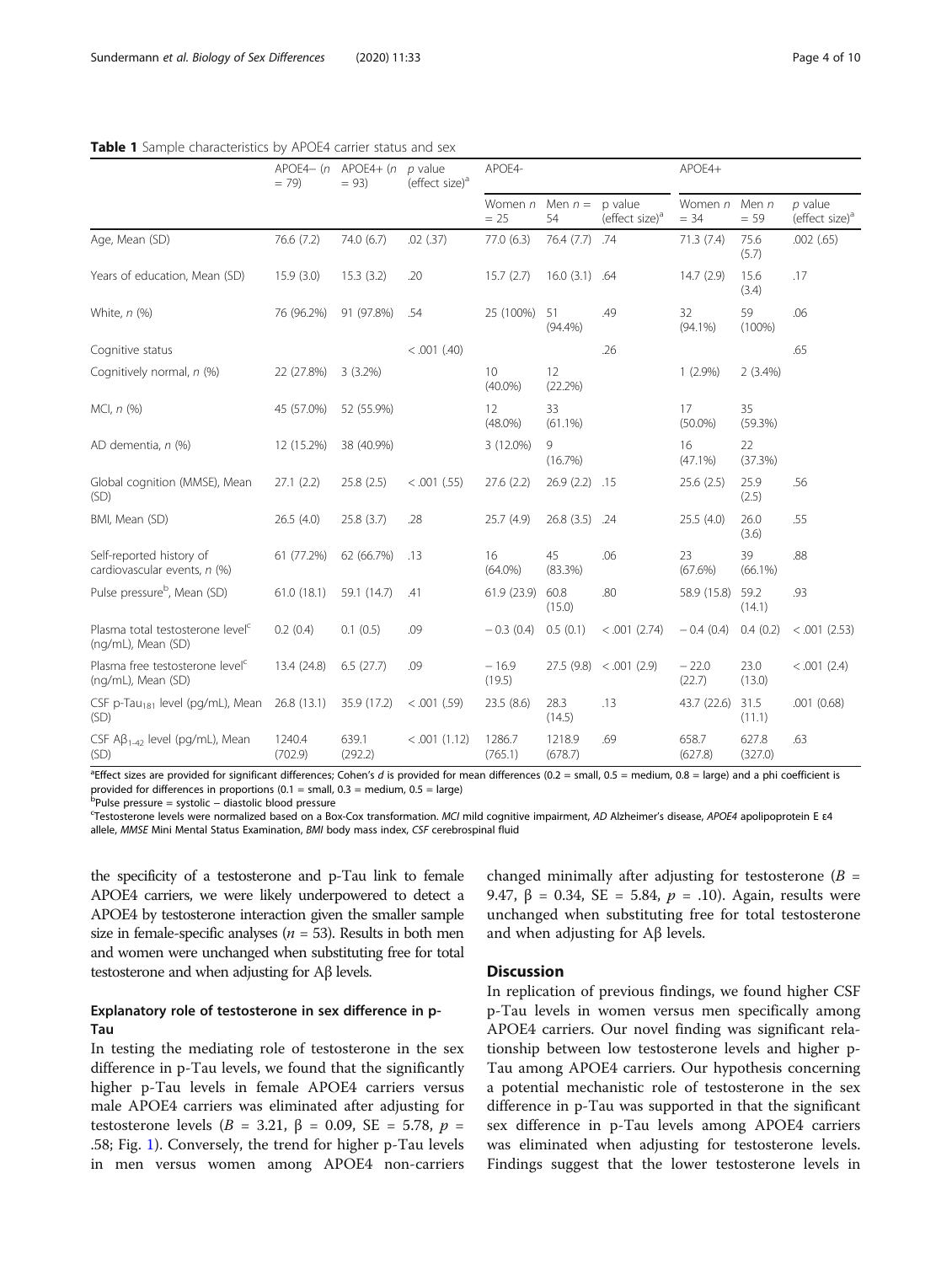<span id="page-4-0"></span>

women are a significant contributor to their higher levels of p-Tau compared to men. Previous animal and cell culture studies have described a protective role of testosterone against Tau pathology [[15,](#page-8-0) [16](#page-8-0), [43\]](#page-9-0); however, to the best of our knowledge, we are the first to report a testosterone and Tau link in a human sample.

Testosterone offers a number of neuroprotective effects including improvements in synaptic plasticity [\[44,](#page-9-0) [45\]](#page-9-0) and synaptic density in hippocampal neurons [[46](#page-9-0)–[49\]](#page-9-0), heightened cerebral blood flow and glucose metabolism [\[50](#page-9-0)], reductions in inflammation and oxidative stress [[51](#page-9-0), [52](#page-9-0)], and prevention against Aβ plaque deposition and their neurotoxic effects [\[14,](#page-8-0) [53,](#page-9-0) [54\]](#page-9-0). Although the biological basis underlying the testosterone and tau link is unclear, most relevant to Tau pathogenesis may be testosterone's anti-inflammatory actions [[55](#page-9-0)]. A role for gliosis and neuroinflammation in Tauopathy is evidenced by greater microglial activity and altered inflammatory pathway markers (e.g., interleukin-6, tumor necrosis factor-α) correlating with Tau burden [[56](#page-9-0)–[59\]](#page-9-0) as well as inflammation-related AD risk factors that contribute to Tauopathy such the genetic factors of TREM2 [[60](#page-9-0)] and APOE4 [\[61\]](#page-9-0) and the environmental factors of traumatic brain injury  $[62, 63]$  $[62, 63]$  $[62, 63]$  $[62, 63]$  and viral infection  $[64, 65]$  $[64, 65]$  $[64, 65]$  $[64, 65]$  $[64, 65]$ . Evidence suggests bidirectional effects between neuroinflammation and Tau propagation whereby inflammation can initiate and propagate Tau pathology while Tau aggregates can directly activate microglia and secretion of proinflammatory cytokines [[66](#page-9-0)–[68\]](#page-9-0). In early AD, Aβ plaques stimulate microgliosis and release of inflammatory cytokines [\[69\]](#page-9-0) suggesting that testosterone's protection against Aβ plaque deposition may contribute to its antiinflammatory properties and, in turn, decreased p-Tau. However, our results were unchanged after adjusting for Aβ suggesting that the mechanisms underlying the testosterone and p-Tau link are independent of Aβ. Research into the potential mediating role of neuroinflammation in the testosterone and Tau link is warranted.

Prior studies have also reported a testosterone by APOE4 interaction on cognitive function in animal models [\[37](#page-9-0), [38](#page-9-0)] and on AD risk [[31](#page-8-0)] and hippocampal volume [[39](#page-9-0)] in humans. Similar to the majority of these studies, the pattern of interactive effects indicated an association between testosterone and p-Tau only among APOE4 carriers. In fact, the inclusion of APOE4 noncarriers, particularly women, in our analyses across APOE4 status weakened the relationship observed between testosterone and p-Tau among APOE4 carriers. In the sex-stratified analyses, the testosterone and p-Tau relationship is stronger in men versus women when combining APOE4 carriers and non-carriers; however, this relationship is stronger in female versus male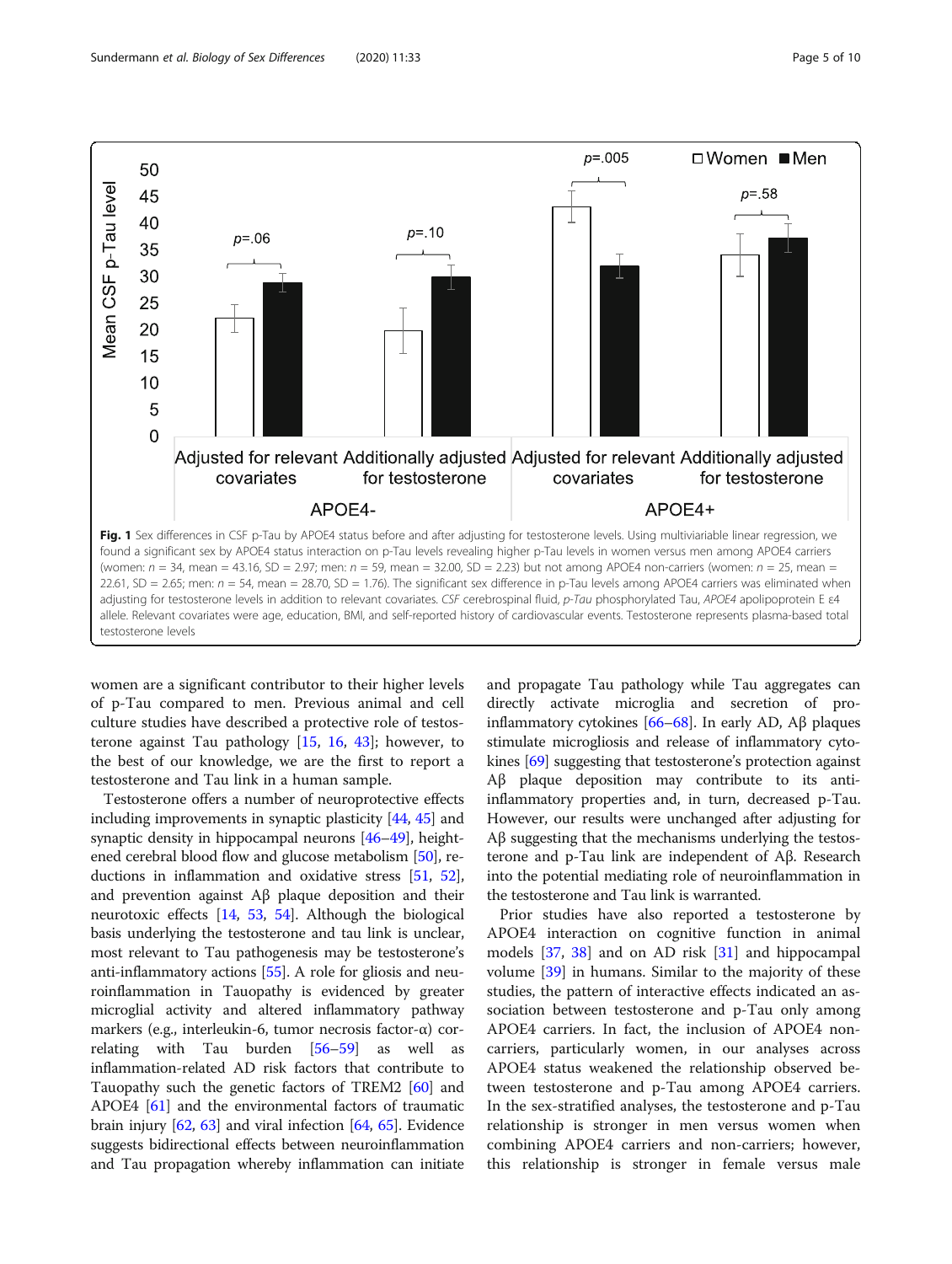<span id="page-5-0"></span>

APOE4 carriers. These findings underscore the importance of accounting for APOE4 status when examining testosterone and tau links.

There is biological plausibility for a testosterone by APOE interaction. In the brain, the APOE protein is a key transporter of lipoproteins. Given testosterone's role

in triglyceride and high-density lipoprotein cholesterol metabolism [\[70](#page-9-0), [71](#page-9-0)], the shared role of APOE and testosterone in this lipoprotein pathway offers possibilities for interaction. The APOE4 allele is associated with an increased susceptibility to inflammation  $[61]$ . Thus, it is possible that APOE4 carriers are the most likely to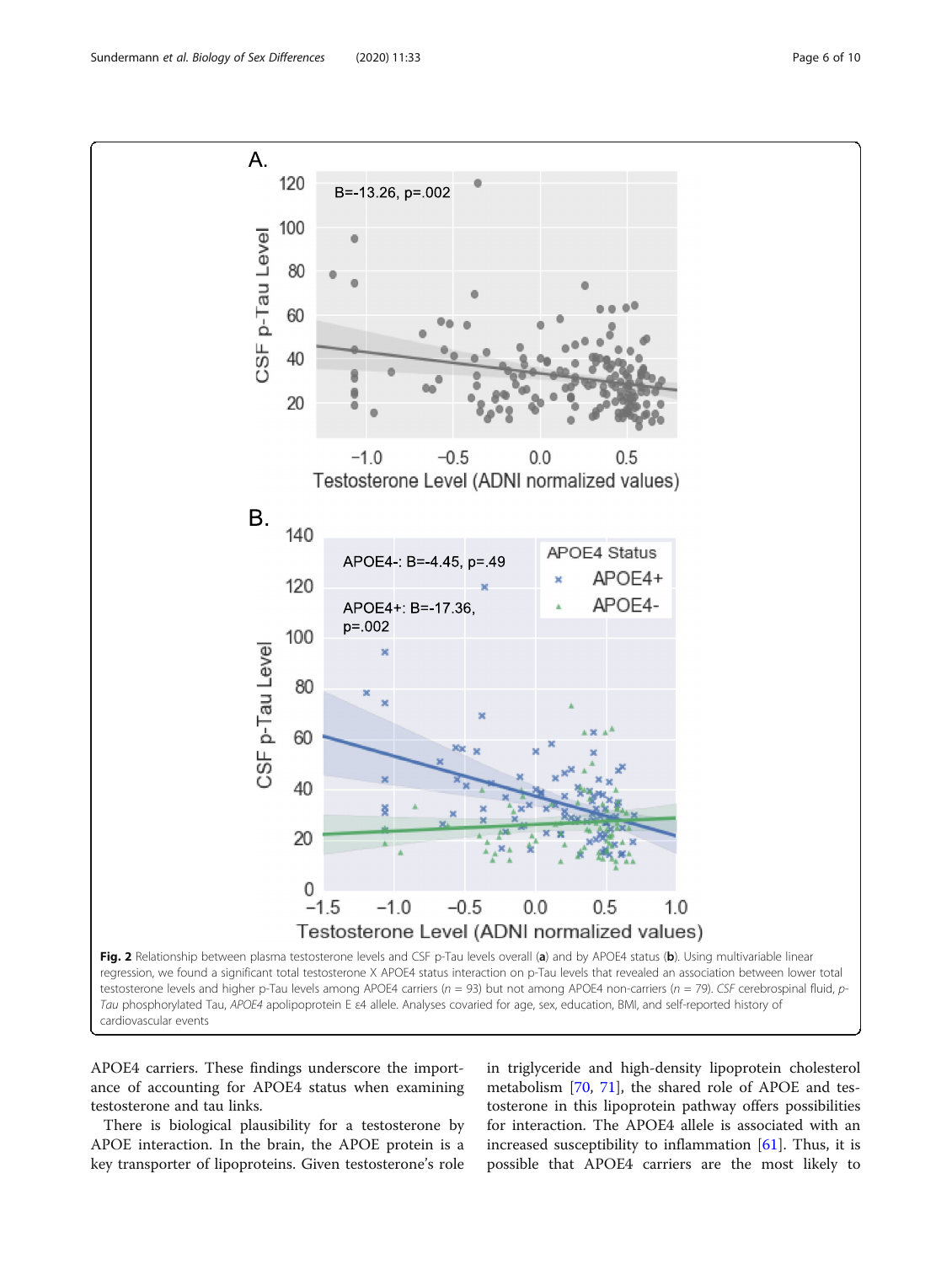<span id="page-6-0"></span>

benefit from the testosterone's protective actions against inflammation and, in turn, Tau. In animal studies, APOE4 is associated with a reduction in cytosolic androgen receptor (AR) levels in the neocortex [[37](#page-9-0)] leading to the possibility that the adverse effects of low testosterone levels are further amplified in APOE4 carriers that have fewer or less efficient AR to support testosterone signaling. We extend pervious findings by demonstrating testosterone by APOE4 interactive effects on p-Tau and their potential specificity to women.

Our results suggest that higher levels of p-Tau in women versus men are likely capturing an association

between the low testosterone levels that are commonly seen in women and higher p-Tau. In fact, we found that the higher p-Tau levels in female APOE4 carriers versus male APOE4 carriers was eliminated when adjusting for testosterone suggesting that differences in testosterone between men and women is a central mechanism underlying this sex difference. These findings may have implications for the well-evidenced higher AD risk in women considering that Tau pathology is closely tied to neurodegeneration and clinical symptomology. Our findings also challenge the concept that testosterone is a "male hormone" in which the implications of low levels on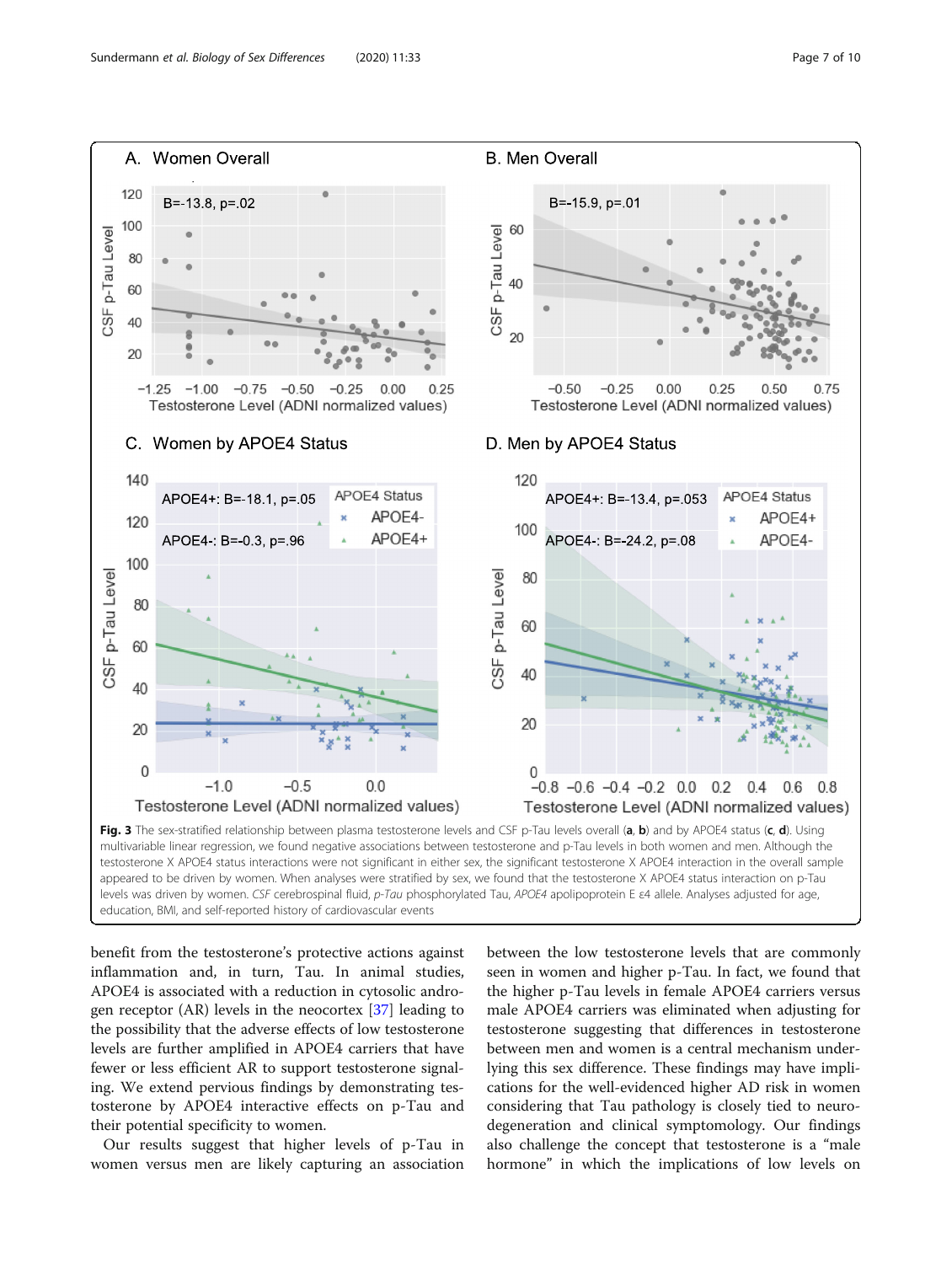AD-related outcomes are mostly circumscribed to men despite women having lower testosterone levels than men overall as well as age-related declines.

Our results offer a potential mechanism for the strongly, yet not consistently [[72\]](#page-9-0) supported finding of a stronger effect of APOE4 in women versus men on AD risk [\[6](#page-8-0)–[8,](#page-8-0) [72](#page-9-0)]. If APOE4 has a stronger effect on ADrelated outcomes in the context of low testosterone levels, as suggested by our data, then this would lead to a greater susceptibility of women to these effects. Our findings may also help to explain inconsistencies in the literature regarding an effect of APOE4 on Tau. Other biomarker [[73\]](#page-9-0), neuroimaging [[74\]](#page-9-0), and autopsy [[75](#page-9-0)] studies found a more robust association between APOE4 and Tau in women versus men, whereas studies that did not compare by sex have shown inconsistent findings in the APOE4 and Tau link [[73,](#page-9-0) [76](#page-9-0)–[80\]](#page-9-0). If the Tau and APOE4 relationship is dependent on testosterone, as our results suggest, the presence of this relationship may be related to the proportion of men versus women in a sample. In non-sex-stratified analyses, an association between APOE4 and Tau may be obscured in samples that are predominantly male and, thus, likely characterized by higher testosterone levels.

This study has limitations. Our smaller sample size likely limited statistical power particularly when examining the testosterone and APOE4 interaction in sexstratified analyses. Levels of circulating estradiol were not available in the ADNI, which precluded us from examining whether it is testosterone or the aromatization of testosterone to estradiol that is responsible for the observed association. However, previous animal work found testosterone's neuroprotective effects against  $\text{A}\beta$  [[81](#page-9-0)] and p-Tau [[16](#page-8-0)] to be independent of estradiol levels suggesting that androgenic mechanisms are implicated in these effects [[81](#page-9-0)]. CSF levels of testosterone may be more reflective of testosterone activity in the brain; however, only plasmabased levels were available to us. Because of our crosssectional design, we were precluded from determining the temporal relationship between testosterone and Tau. Although previous findings suggest that testosterone's effects predate AD outcomes, there is potential for bidirectional given evidence that AD pathology may negatively feedback on testosterone levels by hindering production of sex steroid hormones [\[82,](#page-9-0) [83\]](#page-9-0). Lastly, ADNI is a convenience sample of mostly white and well-educated volunteers compared with the general US population, which limits generalizability of results.

In conclusion, we found a relationship between lower testosterone levels and higher CSF p-Tau that was specific to APOE4 carriers. The specificity of this relationship to APOE4 carriers seemed to be driven by women. We replicated a consistent finding of higher p-Tau levels in women versus men at-risk for AD; however, this difference was eliminated after adjusting for testosterone. Results suggest that testosterone has a protective role against Tau particularly among APOE4 carriers, and that low testosterone levels that are more characteristic of women than men may predispose one to Tau.

## Perspectives and significance

Our findings inform a knowledge gap in our understanding of greater Tauopathy in women versus men on the AD trajectory and in the repeated demonstration of a stronger APOE4 effect in women. Our findings may also help to enlighten disparities in the literature regarding an APOE4 and Tau relationship. This study represents a call to researchers and clinicians that it is equally important to examine the effects of testosterone on AD-related outcomes in women as it is in men, if not more. Our findings stress the need to examine the effects of testosterone on AD-related outcomes in women in addition to men. Our findings have clinical relevance in that low testosterone is a potentially modifiable risk factor. Although numerous studies have investigated the effects of testosterone supplementation on cognitive function and AD risk with mixed findings (Wolf et al. 1999), very few studies have examined the effects of testosterone supplementation in women and with regard to APOE4 status. Follow-up studies should investigate (a) the association between testosterone levels and cortical Tau as measured by PET, (b) the effect of testosterone supplementation on Tau burden, and (c) the mediating role of neuroinflammation in the testosterone and Tau link.

#### Acknowledgements

The authors would like to thank the participants of the ADNI for without their participation, this work would not be possible. Data used in preparation of this article were obtained from the Alzheimer's Disease Neuroimaging Initiative (ADNI) database (adni.loni.usc.edu). As such, the investigators within the ADNI contributed to the design and implementation of ADNI and/or provided data but did not participate in analysis or writing of this report. A complete listing of ADNI investigators can be found in Supplemental Data File and at: [http://adni.loni.usc.edu/wp-content/uploads/how\\_to\\_apply/](http://adni.loni.usc.edu/wp-content/uploads/how_to_apply/ADNI_Acknowledgement_List.pdf) [ADNI\\_Acknowledgement\\_List.pdf](http://adni.loni.usc.edu/wp-content/uploads/how_to_apply/ADNI_Acknowledgement_List.pdf)

#### Authors' contributions

EES: conceptualization, methodology, data curation, formal analyses, writing—original draft, project administration. MP: conceptualization, methodology, writing—review and editing. XC: conceptualization, writing—review and editing. MA: Conceptualization, visualization, writing—review and editing. DG: methodology, writing—review and editing. SJB: conceptualization, writing—original draft, methodology, writing—review and editing. All authors read and approved the final manuscript.

#### Funding

This work was supported by the NIH [grant numbers AG049810, AG05131, R01 AG056410]. Data collection and sharing for this project was funded by the Alzheimer's Disease Neuroimaging Initiative (ADNI) (National Institutes of Health Grant U01 AG024904) and DOD ADNI (Department of Defense award number W81XWH-12-2-0012). ADNI is funded by the National Institute on Aging, the National Institute of Biomedical Imaging and Bioengineering, and through generous contributions from the following: AbbVie, Alzheimer's Association; Alzheimer's Drug Discovery Foundation; Araclon Biotech; BioClinica, Inc.; Biogen; Bristol-Myers Squibb Company; CereSpir, Inc.; Cogstate; Eisai Inc.; Elan Pharmaceuticals, Inc.; Eli Lilly and Company; EuroImmun; F. Hoffmann-La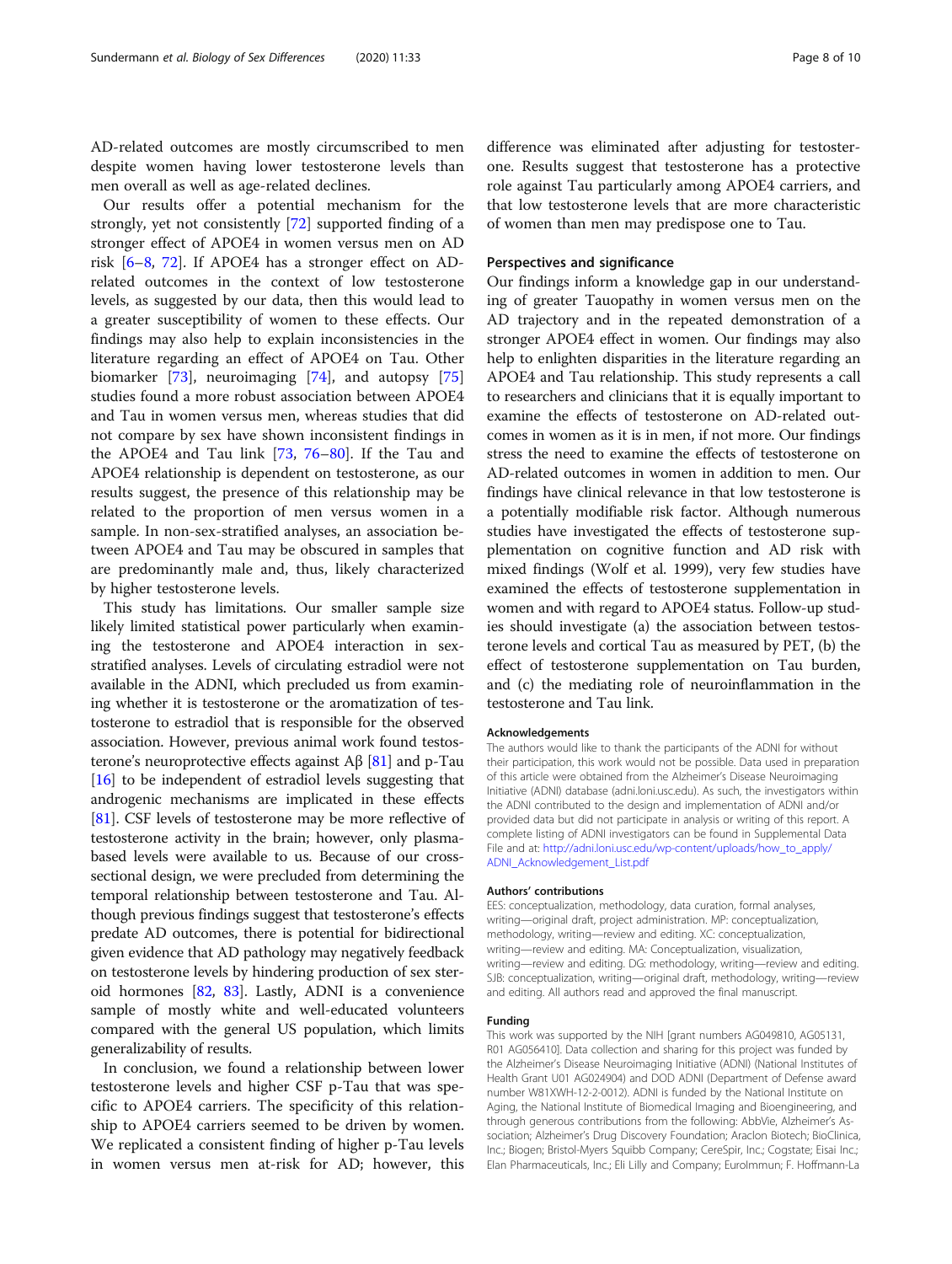<span id="page-8-0"></span>Roche Ltd and its affiliated company Genentech, Inc.; Fujirebio; GE Healthcare; IXICO Ltd.; Janssen Alzheimer Immunotherapy Research & Development, LLC.; Johnson & Johnson Pharmaceutical Research & Development LLC.; Lumosity; Lundbeck; Merck & Co., Inc.; Meso Scale Diagnostics, LLC.; NeuroRx Research; Neurotrack Technologies; Novartis Pharmaceuticals Corporation; Pfizer Inc.; Piramal Imaging; Servier; Takeda Pharmaceutical Company; and Transition Therapeutics. The Canadian Institutes of Health Research is providing funds to support ADNI clinical sites in Canada. Private sector contributions are facilitated by the Foundation for the National Institutes of Health [\(www.fnih.org\)](http://www.fnih.org). The grantee organization is the Northern California Institute for Research and Education, and the study is coordinated by the Alzheimer's Therapeutic Research Institute at the University of Southern California. ADNI data are disseminated by the Laboratory for Neuro Imaging at the University of Southern California.

#### Availability of data and materials

The dataset supporting the conclusions of this article is available in the ADNI repository [adni.loni.usc.edu].

### Ethics approval and consent to participate

This research was approved by the Institutional Review Boards of all participating ADNI sites, and written informed consent was obtained for all participants.

#### Consent for publication

Not applicable.

#### Competing interests

The authors declare that they have no competing interests.

#### Author details

<sup>1</sup>Department of Psychiatry, University of California, San Diego, 9500 Gilman Dr., La Jolla, CA 92093, USA. <sup>2</sup>Department of Neuroscience, University of California, San Diego, 9500 Gilman Dr, La Jolla, CA 92093, USA.

# Received: 17 April 2020 Accepted: 12 June 2020 Published online: 19 June 2020

#### References

- 1. Andersen K, Launer LJ, Dewey ME, Letenneur L, Ott A, Copeland JRM, et al. Gender differences in the incidence of AD and vascular dementia: The EURODEM Studies. Neurology. 1999;53(9):1992–7.
- 2. Jorm AF, Korten AE, Henderson AS. The prevalence of dementia: a quantitative integration of the literature. Acta Psychiatr Scand. 1987;76:465–79.
- 3. Lin KA, Choudhury KR, Rathakrishnan BG, Marks DM, Petrella JR, Doraiswamy PM. Marked gender differences in progression of mild cognitive impairment over 8 years. Alzheimer's Dement Transl Res Clin Interv. 2015;1(2):103–10.
- Sundermann EE, Biegon A, Rubin LH, Lipton RB, Mowrey W, Landau S, et al. Better verbal memory in women than men in MCI despite similar levels of hippocampal atrophy. Neurology. 2016;86(15):1368–76.
- 5. Sundermann EE, Biegon A, Rubin LH, Lipton RB, Landau S, Maki PM. Does the female advantage in verbal memory contribute to underestimating Alzheimer's disease pathology in women versus men? J Alzheimer's Dis. 2017;56(3):947–57.
- 6. Bretsky PM, Buckwalter JG, Seeman TE, Miller CA, Poirier J, Schellenberg GD, et al. Evidence for an interaction between apolipoprotein E genotype, gender, and Alzheimer disease. Alzheimer Dis Assoc Disord. 1999;13(4):216–21.
- 7. Payami H, Zareparsi S, Montee KR, Sexton GJ, Kaye JA, Bird TD, et al. Gender difference in apolipoprotein E - associated risk for familial alzheimer disease: A possible clue to the higher incidence of alzheimer disease in women. Am J Hum Genet. 1996;58(4):803–11.
- Poirier J, Bertrand P, Poirier J, Kogan S, Gauthier S, Poirier J, et al. Apolipoprotein E polymorphism and Alzheimer's disease. Lancet. 1993; 342(8873):697–9.
- 9. Oveisgharan S, Arvanitakis Z, Yu L, Farfel J, Schneider JA, Bennett DA. Sex differences in Alzheimer's disease and common neuropathologies of aging. Acta Neuropathol. 2018;136:887–900.
- 10. Buckley RF, Mormino EC, Rabin JS, Hohman TJ, Landau S, Hanseeuw BJ, et al. Sex differences in the Association of Global Amyloid and Regional Tau Deposition measured by positron emission tomography in clinically normal older adults. JAMA Neurol. 2019;76(5):542–51.
- 11. Hohman TJ, Dumitrescu L, Barnes LL, Thambisetty M, Beecham G, Kunkle B, et al. Sex-specific association of apolipoprotein e with cerebrospinal fluid levels of tau. JAMA Neurol. 2018;75(8):989–98.
- 12. Altmann A, Tian L, Henderson VW, Greicius MD. Sex modifies the APOE-related risk of developing Alzheimer disease. Ann Neurol. 2014; 75:563–73.
- 13. Ossenkoppele R, Schonhaut DR, Schöll M, Lockhart SN, Ayakta N, Baker SL, et al. Tau PET patterns mirror clinical and neuroanatomical variability in Alzheimer's disease. Brain. 2016;139:1551–67.
- 14. Rosario ER, Carroll J, Pike CJ. Testosterone regulation of Alzheimer-like neuropathology in male 3xTg-AD mice involves both estrogen and androgen pathways. Brain Res. 2010;1359:281–90.
- 15. Papasozomenos SC. The heat shock-induced hyperphosphorylation of τ is estrogen- independent and prevented by androgens: Implications for Alzheimer disease. Proc Natl Acad Sci U S A. 1997;94(13):6612–7.
- 16. Papasozomenos SC, Shanavas A. Testosterone prevents the heat shockinduced overactivation of glycogen synthase kinase-3β but not of cyclindependent kinase 5 and c-Jun NH2-terminal kinase and concomitantly abolishes hyperphosphorylation of τ: Implications for Alzheimer's disease. Proc Natl Acad Sci U S A. 2002;99(3):1140–5.
- 17. Davison SL, Davis SR. Androgens in women. J Steroid Biochem Mol Biol. 2003;85:363–6.
- 18. Pike CJ, Carroll JC, Rosario ER, Barron AM. Protective actions of sex steroid hormones in Alzheimer's disease. Front. Neuroendocrinol. 2009;30(2):239–58.
- 19. J. Wahjoepramono E, R. Asih P, Aniwiyanti V, Taddei K, S. Dhaliwal S, J. Fuller S, et al. The effects of testosterone supplementation on cognitive functioning in older men. CNS Neurol Disord - Drug Targets. 2016;15(3):337-343.
- 20. Verdile G, Laws SM, Henley D, Ames D, Bush AI, Ellis KA, et al. Associations between gonadotropins, testosterone and β amyloid in men at risk of Alzheimer's disease. Mol Psychiatry. 2014;19(1):69–75.
- 21. Hogervorst E, Combrinck M, Smith AD. Testosterone and gonadotropin levels in men with dementia. Neuroendocrinol Lett. 2003;24(3-4):203–8.
- 22. Hogervorst E, Williams J, Budge M, Barnetson L, Combrinck M, Smith AD. Serum total testosterone is lower in men with Alzheimer's disease. Neuroendocrinol Lett. 2001;22(3):163–8.
- 23. Moffat SD, Zonderman AB, Metter EJ, Kawas C, Blackman MR, Harman SM, et al. Free testosterone and risk for Alzheimer disease in older men. Neurology. 2004;62(2):188–93.
- 24. Geerlings MI, Strozyk D, Masaki K, Remaley AT, Petrovitch H, Ross GW, et al. Endogenous sex hormones, cognitive decline, and future dementia in old men. Ann Neurol. 2006;60(3):346–55.
- 25. Leblanc ES, Wang PY, Janowsky JS, Neiss MB, Fink HA, Yaffe K, et al. Association between sex steroids and cognition in elderly men. Clin Endocrinol (Oxf). 2010;72(3):393–403.
- 26. Hogervorst E, Matthews FE, Brayne C. Are optimal levels of testosterone associated with better cognitive function in healthy older women and men? Biochim Biophys Acta - Gen Subj. 2010;1800(10):1145–52.
- 27. Thilers PP, MacDonald SWS, Herlitz A. The association between endogenous free testosterone and cognitive performance: A population-based study in 35 to 90 year-oldmen and women. Psychoneuroendocrinology. 2006;31(5):565–76.
- 28. Yaffe K, Lui LY, Zmuda J, Cauley J. Sex hormones and cognitive function in older men. J Am Geriatr Soc. 2002;50(4):707–12.
- 29. Barrett-Connor E, Goodman-Gruen D, Patay B. Endogenous sex hormones and cognitive function in older men 1. J Clin Endocrinol Metab. 1999;84(10):3681–5.
- 30. Boss L, Kang DH, Marcus M, Bergstrom N. Endogenous sex hormones and cognitive function in older adults: a systematic review. West. J. Nurs. Res. 2014.
- 31. Hogervorst E, Lehmann DJ, Warden DR, McBroom J, Smith AD. Apolipoprotein E ε4 and testosterone interact in the risk of Alzheimer's disease in men. Int J Geriatr Psychiatry. 2002;17(10):938–40.
- 32. Chu L, Tam S, Lee PWH, Yik P-Y, Song Y, Cheung BMY, et al. Bioavailable testosterone decreases the risk of Alzheimer's disease in older men. Alzheimer's Dement. 2010;21(4):1335–45.
- 33. Tan S, Sohrabi HR, Weinborn M, Tegg M, Bucks RS, Taddei K, et al. Effects of Testosterone Supplementation on Separate Cognitive Domains in Cognitively Healthy Older Men: A Meta-analysis of Current Randomized Clinical Trials. Am. J. Geriatr. Psychiatry. 2019;27(11):1232–46.
- 34. Cherrier MM, Asthana S, Plymate S, Baker L, Matsumoto AM, Peskind E, et al. Testosterone supplementation improves spatial and verbal memory in healthy older men. Neurology. 2001;57(1):80–8.
- 35. Cherrier MM, Matsumoto AM, Amory JK, Asthana S, Bremner W, Peskind ER, et al. Testosterone improves spatial memory in men with Alzheimer disease and mild cognitive impairment. Neurology. 2005;64(12):2063–8.